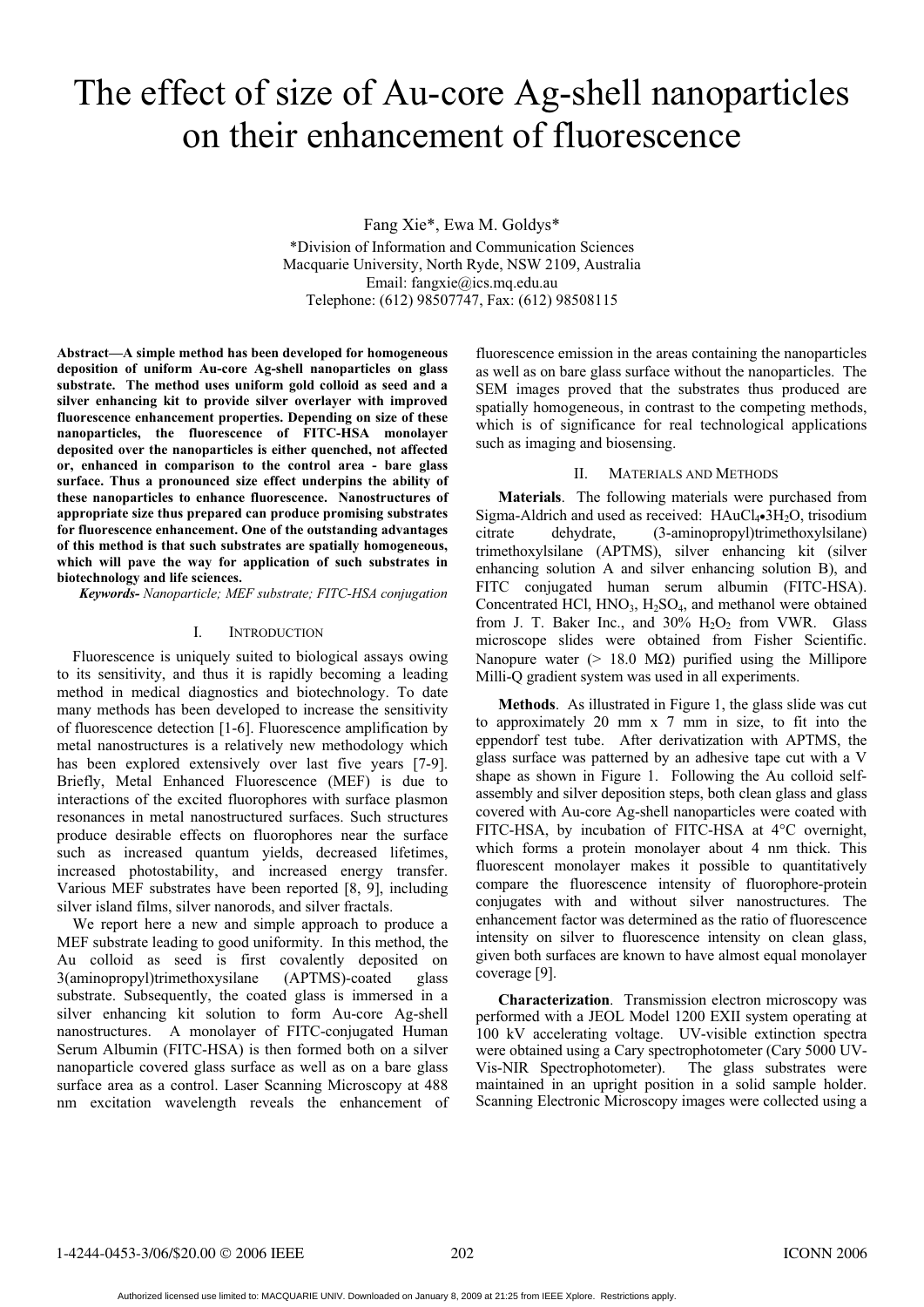scanning electronic microscope (JEOL-JEM-1200 EX II model), equipped with an Energy Dispersive X-ray Analysis (EDX) system (Traktor TN-2000 energy dispersive spectrometer). Fluorescence images were captured by using Laser Scanning Microscopy SPM2 system (Leica Microsystems) with an electronically controlled acoustooptical beam splitter capable of a minimum bandwidth setting of 5 nm. The sample was excited with an Ar laser emitting at 488 nm and the emission was collected over a range of 600 nm to 660 nm.



Figure 1. Schematic illustration of the deposition procedure for Au-core Agshell nanoparticles on glass surface (Top view). (1)APTMS modified glass surface; (2) Zero residual tape patterning and Au colloid depostion; (3) Silver enhancing deposition; (4) Patterning the interface with Press-to-seal silicone insulator; incubation with FITC-HSA.

#### III. RESULT AND DISCUSSIONS

The extinction spectrum of a typical Au colloid solution shows the extinction maximum at 519 nm and FWHM of 10 nm, which indicates the absence of aggregation of the synthesized Au colloid. The TEM images of these particles were recorded and their size distributions were obtained from at least 200 individual particles. This analysis shows that Au colloid had average diameter of 9 nm, with the standard deviation of 1.2 nm, implying that Au colloid solution was practically monodisperse. Using such monodisperse Au colloid as seed for silver deposition gives better prospects of size uniformity after the silver enhancement than with the conventional Ag colloid synthesis where strong size variations have been reported [10].

In the next step we employed the established technique of self assembly of Au colloid on glass surface, investigated earlier in SERS applications [11]. As shown in Figure 2A, the Au colloid was dispersed in a single layer on the glass surface. Individual particles in this layer were physically separated but small inter-particle distance ensured the strength of electromagnetic interaction. The particle attachment was made possible through the hydroxyl groups on the glass substrate surface which provided active sites for an alkoxysilane containing functional group, in this case, APTMS, which has a high affinity for Au. The self-assembled Au monolayers thus prepared were very stable owing to the following factors. First, the Au colloid tends to be tightly bound to the glass surface as numerous bonds are formed between Au nanoparticles and substrate surface estimated to be as high as 4.5 hydroxyl groups per  $nm^2$  of the glass surface [12]. Secondly, thermodynamic stability of these surfaces is very high, thus the exchange with molecules in solution containing the same functional group practically does not occur [11]. Strong covalent bonds to the glass substrate reduce the surface

mobility of the nanoparticles and thus prevent their spontaneous coalescence. Therefore, in the silver deposition step, the reduced silver only covers the Au colloid surface and does not change the location of bound colloidal Au. .

The silver deposition was done by applying the silver enhancer solution to Au colloids attached to the glass surface. The thickness of silver layer coating was controlled by the length of the silver enhancing step as this reaction could be simply interrupted by extensive rinse with water. Depending on the inter-particle distance of the Au colloid precursor, the maximum silver enhancing time was varied.

The process of silver enhancement can be understood as follows. A silver enhancer solution generally consists of silver ions and a reducing agent, buffered at an acidic pH. The reaction between silver ions and the reducing agent, silver nitrate and hydroquinone, respectively, for example, could be explained by the following equation $31$ :

$$
2\text{AgNO}_3 + \text{C}_6\text{H}_4\text{(OH)}_2 \rightarrow \text{CO}(\text{CHCH})_2\text{CO} + 2\text{HNO}_3 + 2\text{Ag} \downarrow
$$

 $\mathbf{I}$ 

The scanning electron micrographs (Figure 2B and 2C) show not only the size but also the surface morphology of the Au-core Ag-shell nanoparticle. They are approximately spherical, especially at short silver enhancing time. Upon close examination, the formed nanoparticles reveal a more complex shape, especially at longer silver enhancing times, which we will refer to as a nano-flower instead of a smooth spherical surface. The silver coating is believed to be homogeneous on Au core in initial stage; with increasing the enhancing time the silver nuclei then become new cores and thus the nano-flower shaped particles are formed. The average particle sizes, calculated from 100 particles, with 1 minute and 3 minutes silver enhancing time are about 19 nm and 47 nm respectively.

Figure 2. An SEM image of (A) 9 nm Au colloid; (B) Au-core Ag-shell nanoparticles after 1 minute silver enhancing step(~19 nm); (C) Au-core-Agshell nanoparticles 3 minutes silver enhancing step (~47 nm); inserts show the morphology of individual particles.

The composition of the nanostructure modified surface was tested by Energy Dispersive X-ray Analysis (EDX), and results are shown in Figure 3. In the range within 4 KeV, the characteristic peaks at 2.1 95KeV (M) and 2.984 KeV ( $K_{\alpha}$ ) of gold and silver, respectively, were observed. As shown in Figure 3A, in the 9 nm Au colloid, in addition to Si  $(K_{\alpha}$ : 1.739 KeV) and C ( $K_\alpha$ : 0.277 KeV) peaks, originating from the glass substrate and APTMS monolayer, a characteristic peak attributed to Au appears at 2.195 KeV. After the silver enhancing step, as shown in Figure 3B and 3C, the characteristic peak for silver at 2.984 KeV can be seen and its peak intensity increases with increasing silver enhancing time,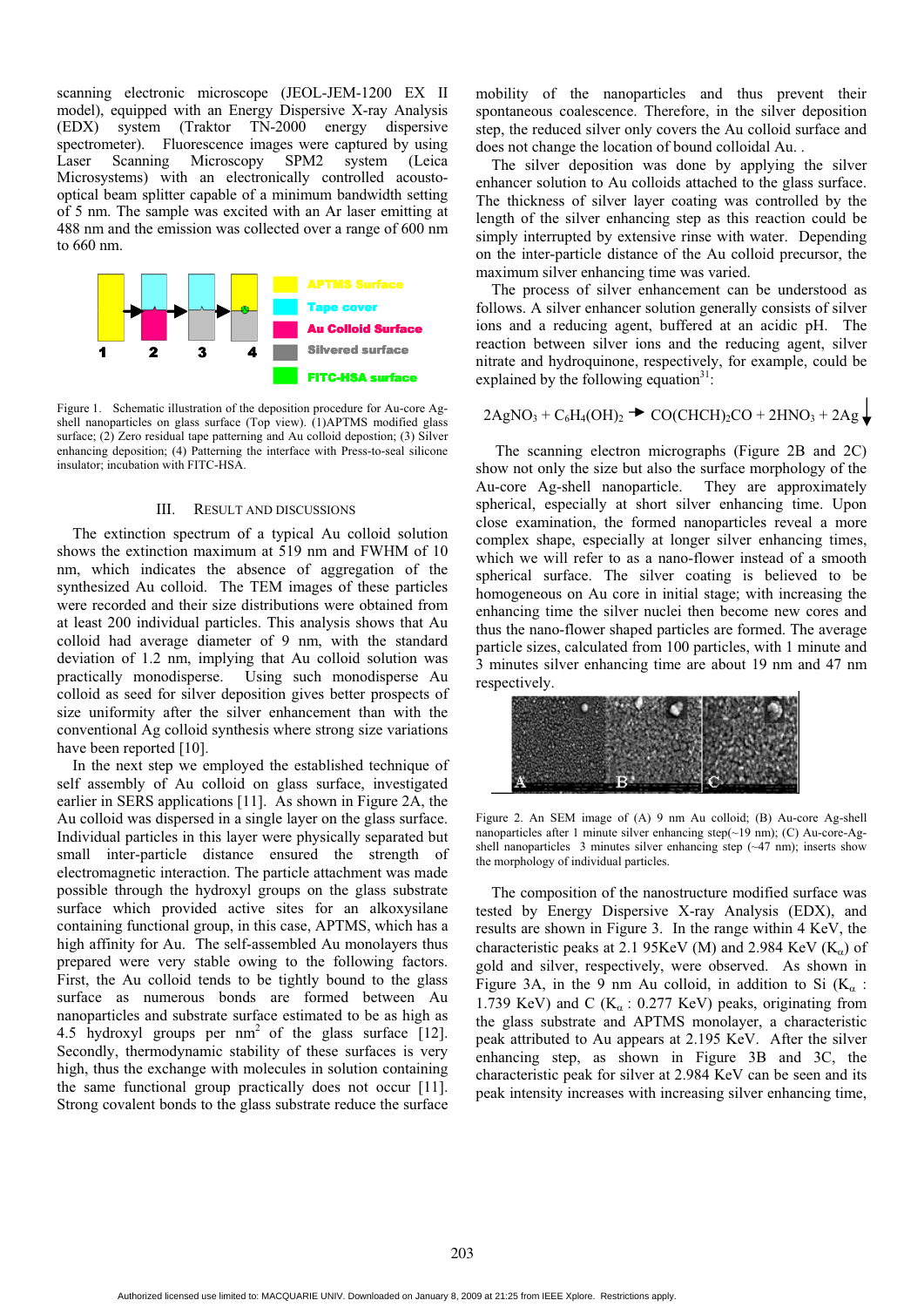which suggests the silver content in nanoparticles has increased. This is consistent with the fact that the thickness of silver shell increases and the particle grows.



Figure 3. Energy Dispersive X-ray spectra of (A) 9 nm Au colloid; (B) Aucore-Ag-shell nanoparticles 1 minute silver enhancing (~19 nm); (C) Au-core-Ag-shell nanoparticles 3 minute silver enhancing (~47 nm); enlarged images show the increase in Ag content.

In addition to SEM and EDX characterizations, the UVvisible spectroscopy was used to record optical properties of the fabricated nanoparticles. The Au-core Ag-shell nanoparticles immobilized on glass surface showed characteristic surface plasmon peaks as shown in Figure 4. In contrast to the Au monolayer, which has a characteristic absorption peak at 519 nm, the Au-core silver-shell nanoparticles on glass substrate have two distinctive peaks at 394 nm and 595 nm for 19 nm nanoparticles, 394 nm and 635 nm for 47 nm nanoparticles, respectively. With increasing time of the silver enhancing step, and particle size, the absorption at these wavelengths is increased, with red shift of the long wavelength peak.



Figure 4. The UV-Visible spectra for the Au colloid dominated by absorption (red); silvered Au colloid with 1 minute silver enhancing time showing strong absorption and scattering (blue); and silvered Au colloid after 3 minutes silver enhancing time – dominated by scattering (purple).

The fluorescence images corresponding to each of the UVvisible spectra, (Figure 5) have also been recorded for each sample. As mentioned in experimental section, the laser scanning microscopy measurements were carried out after the samples were incubated with FITC-HSA to form a complete monolayer in the confined area, which included both metalised and clean glass surface. Figure 5A shows that the fluorescence intensity from FITC in the triangular area covered with the Au colloid monolayer is lower than that of the surrounding glass surface used as control. As shown in Figure 5B for the Au-core Ag-shell nanoparticles produced with 1 minute silver enhancing step the fluorescence signal from silvered surface is comparable with that from glass surface. When the silver enhancing time was increased to 3 minutes and hence the size of the nanoparticles increased to 47 nm, the fluorescence signal observed from the silvered area is much higher than that from glass surface, thus demonstrating fluorescence enhancement. This result unambiguously suggests that, depending on size of nanoparticles, the

fluorescence of FITC was either quenched, very little affected or, enhanced in comparison to the control area, where fluorescence was due to FITC-HSA monolayer on bare glass surface. Such effect of nanoparticles on fluorescence is attributed to the interplay of two principal factors: the change of excitation rate caused by local electromagnetic field enhanced by interaction of an incident light with the metal nanoparticles and the (detrimental) change of quantum yield due to the effect of metals on the intrinsic decay rate of the fluorophore [13].



Figure 5. Laser scanning microscopy image of FITC-HSA monolayer on both nanoparticles and glass surface; excitation: 488nm, emission collection 520- 560 nm; (A) 9 nm Au colloid as MEF substrate, shows fluorescence quenching; (B) Au-core-Ag-shell nanoparticles 1 minute silver enhancing step (nanoparticles size: 19nm) as a MEF substrate, almost no change of fluorescence; (C) Au-core-Ag-shell nanoparticles after 3 minutes Silver enhancing step (nanoparticles size: 47 nm) as a MEF substrate, clear fluorescence enhancement.

The fluorescence enhancement is known to correlate with the extinction properties of metal particles which are due to two contributions, from absorption  $(C_A)$  and scattering  $(C_S)$ [14-18]. The scattering component of the extinction relates to extent by which the plasmons can radiate the energy as a farfield propagating wave. When a metal particle is spherical and has a size comparable to the incident wavelength, its optical properties agree reasonably well with Mie theory. We note that our nanoparticles are less than 100 nm in size, where Mie theory reaches its limits, but despite that it has been widely used to describe properties of such colloids [8]. Based on this theory, the extinction cross section for a particle with a dielectric constant  $\varepsilon_1$ , is given by:

$$
C_E = C_A + C_S = k_1 Im(\alpha) + k_1^4 |\alpha|^2 / 6\pi
$$
 (1)  
For  $k_1 = 2\pi n_1/3$ , is the wavevector of the incident light

where  $k_1 = 2\pi n_1/\lambda_0$  is the wavevector of the incident light in<br>edium 1 and  $\alpha$  is the polarizability of the sphere of radius r medium 1 and  $\alpha$  is the polarizability of the sphere of radius r,

$$
\alpha = 4\pi r^3 \left(\varepsilon_m - \varepsilon_1\right) / \left(\varepsilon_m + 2\varepsilon_1\right) \tag{2}
$$

where  $\varepsilon_m$  is the complex dielectric constant of the metal. In Eq. 1, the first term corresponds to the cross section due to absorption and the second term represents the cross section due to scattering. It was suggested the absorption term  $C_A$  is linked to quenching while the scattering term  $C<sub>S</sub>$  is linked to enhancement in surface enhanced fluorescence [13]. Eqs. 1 and 2, show that  $C_A$  increased as  $r^3$  whereas  $C_S$  increases as  $r^6$ , This implies that small metal particles are expected to quench fluorescence because absorption dominates over the scattering, while larger metal particles are expected to enhance fluorescence because the scattering component is dominant over the absorption.

On the basis of these considerations, the effect of silvered Au colloid on fluorescence can be correlated with the UVvisible spectra shown in Figure 4 where the scattering component and the absorption component of the extinction